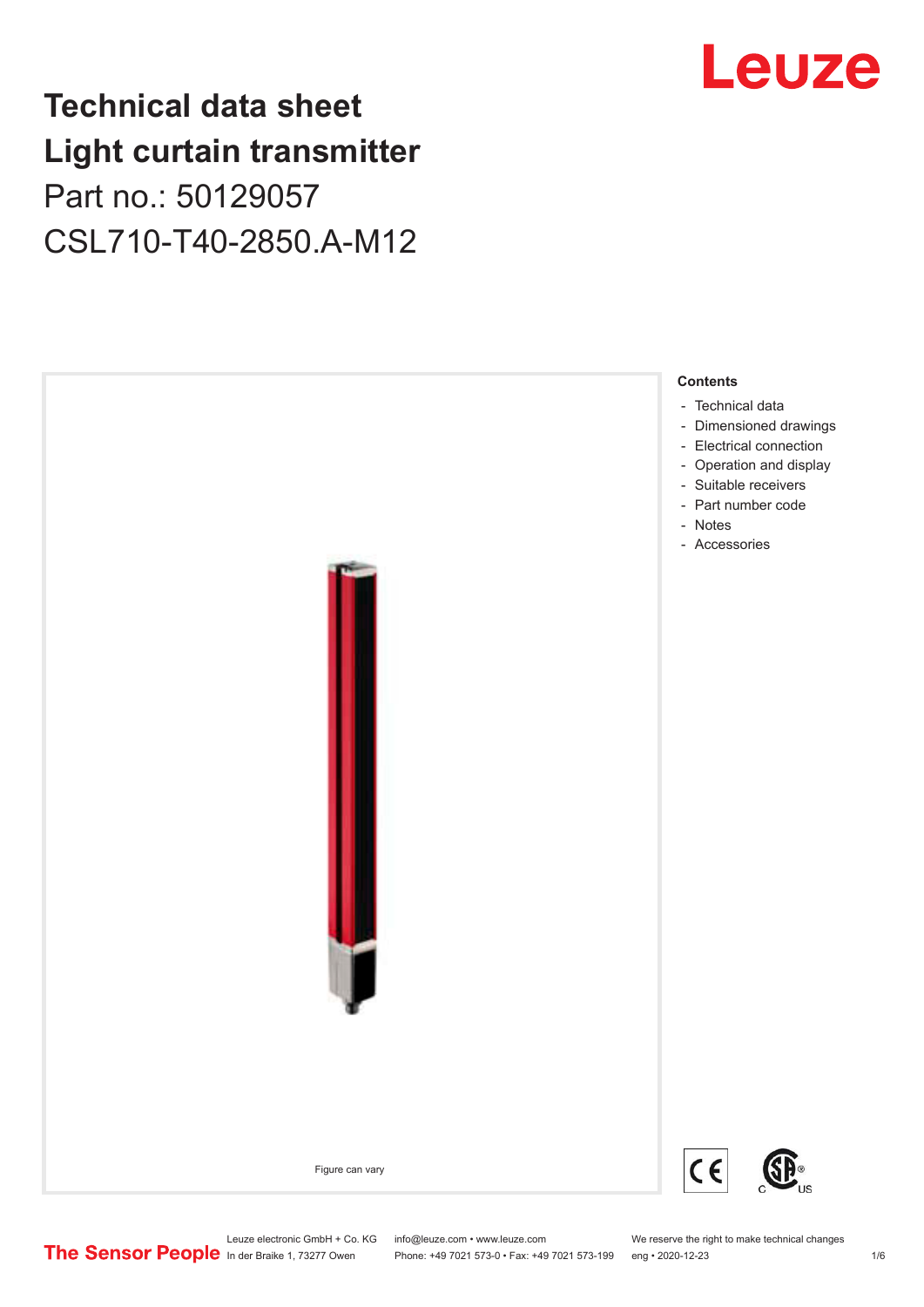## <span id="page-1-0"></span>**Technical data**

## Leuze

#### **Basic data**

|                              | Dasit uata                      |                                                                                                             |
|------------------------------|---------------------------------|-------------------------------------------------------------------------------------------------------------|
| <b>Series</b>                |                                 | 710                                                                                                         |
|                              | <b>Operating principle</b>      | Throughbeam principle                                                                                       |
|                              | Device type                     | Transmitter                                                                                                 |
|                              | Application                     | Precise object detection                                                                                    |
|                              | <b>Special version</b>          |                                                                                                             |
|                              | <b>Special version</b>          | Crossed-beam scanning                                                                                       |
|                              |                                 | Diagonal-beam scanning                                                                                      |
|                              |                                 | Parallel-beam scanning                                                                                      |
|                              |                                 |                                                                                                             |
|                              | <b>Optical data</b>             |                                                                                                             |
|                              | <b>Operating range</b>          | Guaranteed operating range                                                                                  |
|                              | <b>Operating range</b>          | 0.37m                                                                                                       |
|                              | <b>Operating range limit</b>    | Typical operating range                                                                                     |
|                              | <b>Operating range limit</b>    | 0.29m                                                                                                       |
|                              | <b>Measurement field length</b> | 2,850 mm                                                                                                    |
|                              | <b>Number of beams</b>          | 72 Piece(s)                                                                                                 |
|                              | Beam spacing                    | 40 mm                                                                                                       |
|                              | <b>Light source</b>             | LED, Infrared                                                                                               |
|                              | <b>LED light wavelength</b>     | 940 nm                                                                                                      |
|                              | <b>Measurement data</b>         |                                                                                                             |
|                              | Minimum object diameter         | 50 mm                                                                                                       |
|                              |                                 |                                                                                                             |
|                              | <b>Electrical data</b>          |                                                                                                             |
|                              | <b>Protective circuit</b>       | Polarity reversal protection                                                                                |
|                              |                                 | Short circuit protected                                                                                     |
|                              |                                 | <b>Transient protection</b>                                                                                 |
|                              |                                 |                                                                                                             |
|                              | Performance data                |                                                                                                             |
|                              | Supply voltage $U_{\rm B}$      | 18  30 V, DC                                                                                                |
|                              | <b>Residual ripple</b>          | 0  15 %, From $U_{\rm B}$                                                                                   |
|                              | <b>Open-circuit current</b>     | 0  435 mA, The specified values refer<br>to the entire package consisting of trans-<br>mitter and receiver. |
| <b>Timing</b>                |                                 |                                                                                                             |
|                              | <b>Readiness delay</b>          | 400 ms                                                                                                      |
|                              | <b>Cycle time</b>               | 2.56 ms                                                                                                     |
|                              |                                 |                                                                                                             |
|                              | <b>Connection</b>               |                                                                                                             |
| <b>Number of connections</b> |                                 | 1 Piece(s)                                                                                                  |
|                              | <b>Plug outlet</b>              | Axial                                                                                                       |
|                              |                                 |                                                                                                             |
|                              | <b>Connection 1</b>             |                                                                                                             |
|                              | <b>Function</b>                 | Connection to receiver                                                                                      |
|                              |                                 | Sync-input                                                                                                  |
|                              |                                 | Voltage supply                                                                                              |
|                              | <b>Type of connection</b>       | Connector                                                                                                   |
|                              | <b>Thread size</b>              | M12                                                                                                         |

**Type** Male **Material** Metal **No. of pins** 5 -pin **Encoding** A-coded

### **Mechanical data**

| Design                       | Cubic                        |
|------------------------------|------------------------------|
| Dimension (W x H x L)        | 29 mm x 35.4 mm x 2,953 mm   |
| <b>Housing material</b>      | Metal                        |
| <b>Metal housing</b>         | Aluminum                     |
| Lens cover material          | Plastic / PMMA               |
| Net weight                   | $2,850$ g                    |
| <b>Housing color</b>         | Red                          |
| <b>Type of fastening</b>     | Groove mounting              |
|                              | Via optional mounting device |
| <b>Operation and display</b> |                              |

| Type of display | FD         |
|-----------------|------------|
| Number of LEDs  | 1 Piece(s) |
|                 |            |

### **Environmental data**

| Ambient temperature, operation | -30  60 °C |
|--------------------------------|------------|
|                                |            |
| Ambient temperature, storage   | -40  70 °C |

### **Certifications**

| Degree of protection     | IP 65         |
|--------------------------|---------------|
| <b>Protection class</b>  | Ш             |
| <b>Certifications</b>    | c CSA US      |
| <b>Standards applied</b> | IEC 60947-5-2 |

### **Classification**

| <b>Customs tariff number</b> | 90314990 |
|------------------------------|----------|
| eCl@ss 5.1.4                 | 27270910 |
| eCl@ss 8.0                   | 27270910 |
| eCl@ss 9.0                   | 27270910 |
| eCl@ss 10.0                  | 27270910 |
| eCl@ss 11.0                  | 27270910 |
| <b>ETIM 5.0</b>              | EC002549 |
| <b>ETIM 6.0</b>              | EC002549 |
| <b>ETIM 7.0</b>              | EC002549 |

### Leuze electronic GmbH + Co. KG info@leuze.com • www.leuze.com We reserve the right to make technical changes In der Braike 1, 73277 Owen Phone: +49 7021 573-0 • Fax: +49 7021 573-199 eng • 2020-12-23 2 /6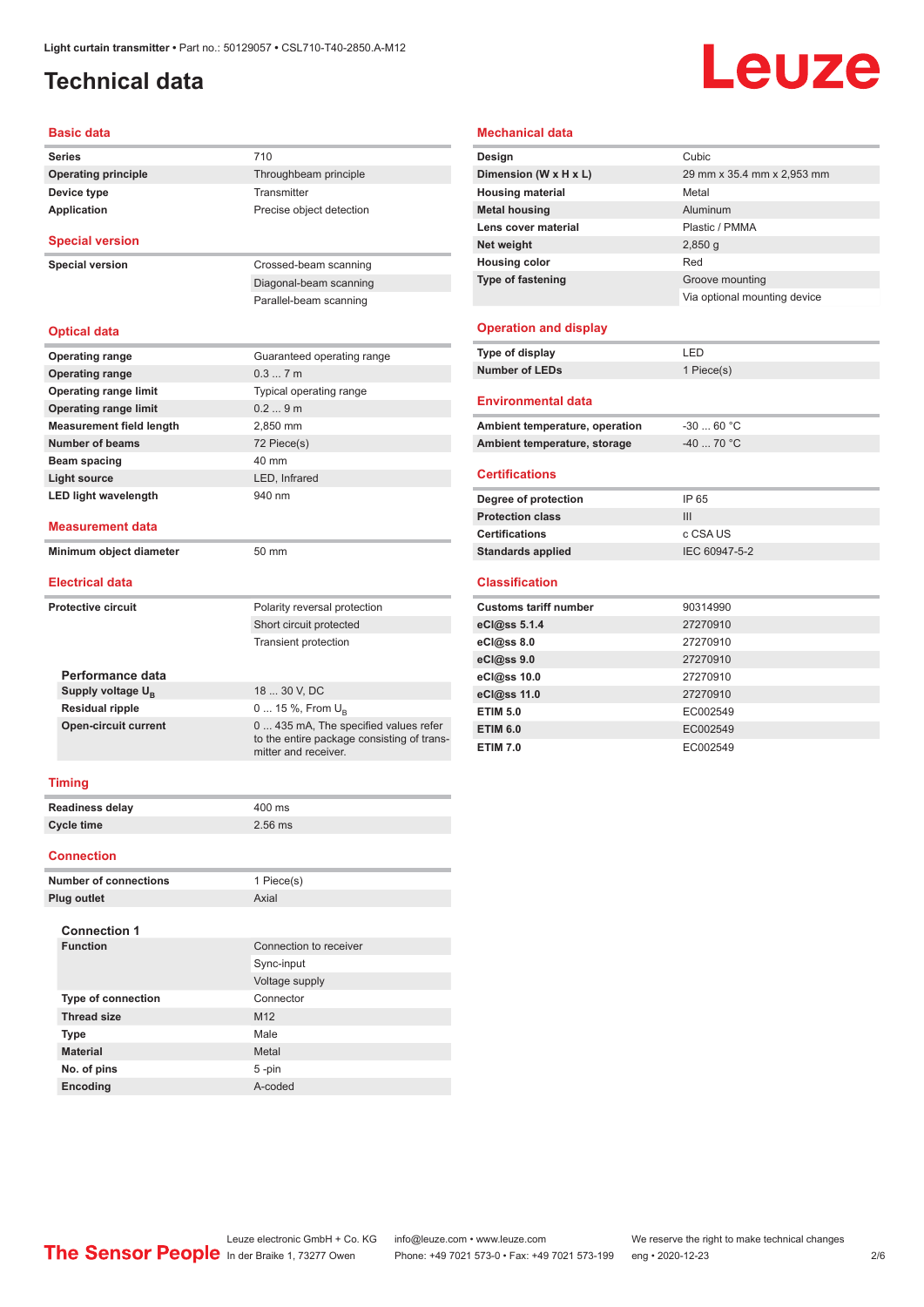## <span id="page-2-0"></span>**Dimensioned drawings**

All dimensions in millimeters



- A Beam spacing 40 mm
- B Measurement field length 2850 mm
- F M6 thread
- G Fastening groove
- L Profile length 2888 mm
- T Transmitter
- R Receiver
- Y



A PWR / SW IN / OUT



 $X3$ 

**Leuze**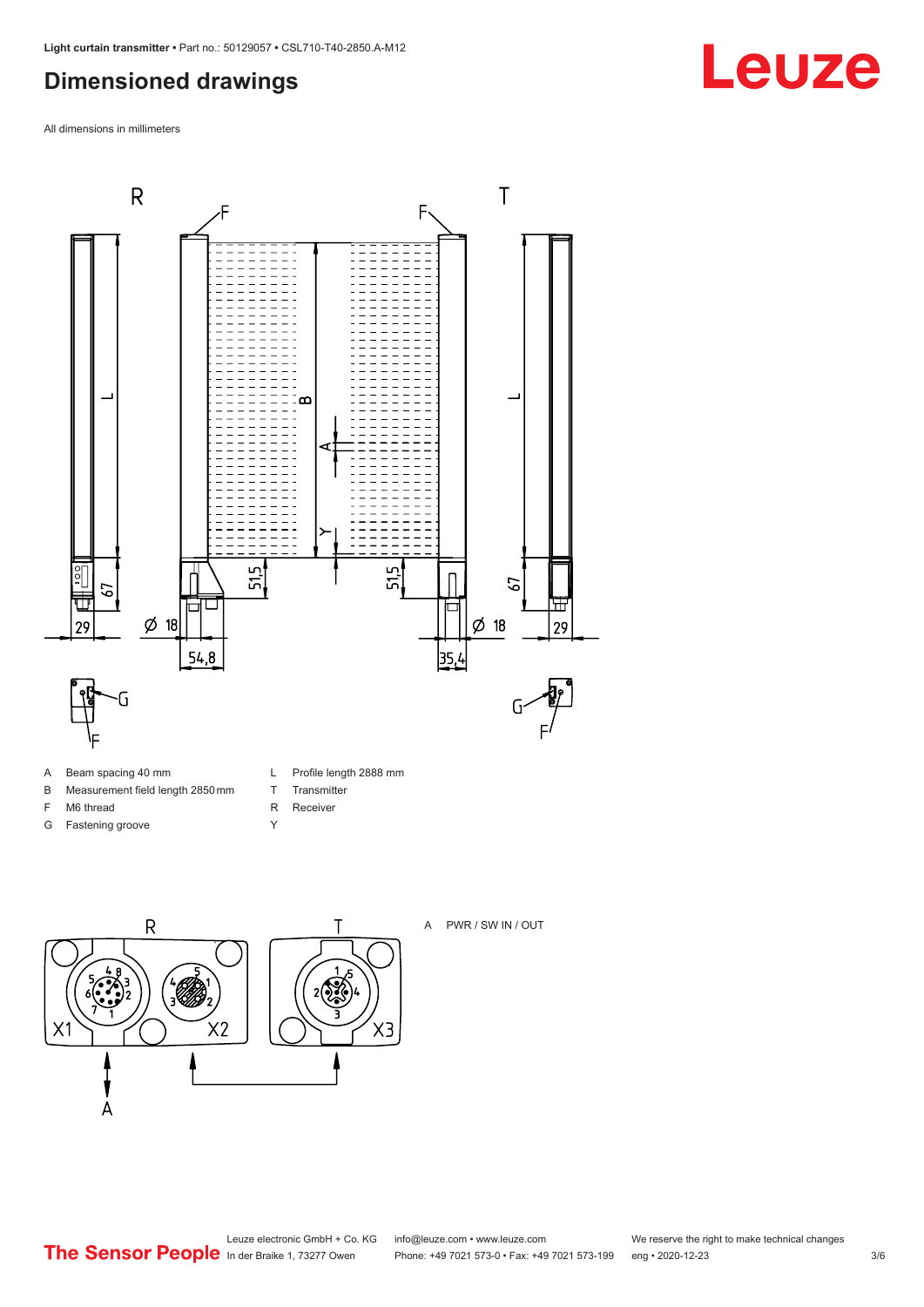## <span id="page-3-0"></span>**Electrical connection**

# Leuze

1

5

### **Connection 1**

| <b>Function</b>           | Connection to receiver |
|---------------------------|------------------------|
|                           | Sync-input             |
|                           | Voltage supply         |
| <b>Type of connection</b> | Connector              |
| <b>Thread size</b>        | M12                    |
| <b>Type</b>               | Male                   |
| <b>Material</b>           | Metal                  |
| No. of pins               | $5$ -pin               |
| Encoding                  | A-coded                |

### **Pin Pin assignment**

| Pin            | <b>Pin assignment</b> |  |
|----------------|-----------------------|--|
|                | <b>FE/SHIELD</b>      |  |
| $\overline{2}$ | $V^+$                 |  |
| 3              | <b>GND</b>            |  |
| $\overline{4}$ | RS 485 Tx+            |  |
| 5              | RS 485 Tx-            |  |

## **Operation and display**

| <b>LED</b> | <b>Display</b>                               | <b>Meaning</b>                                           |
|------------|----------------------------------------------|----------------------------------------------------------|
|            | Green, continuous light                      | Continuous mode                                          |
|            | Off                                          | No communication with the receiver / waiting for trigger |
|            | green, flashing in sync with the measurement | Measurement frequency display                            |

### **Suitable receivers**

| Part no. | <b>Designation</b>          | <b>Article</b>         | <b>Description</b>                                                                                                                                                                                                                                                           |
|----------|-----------------------------|------------------------|------------------------------------------------------------------------------------------------------------------------------------------------------------------------------------------------------------------------------------------------------------------------------|
| 50128975 | CSL710-R40-2850.A/<br>L-M12 | Light curtain receiver | Application: Precise object detection<br>Special version: Parallel-beam scanning, Crossed-beam scanning, Diagonal-<br>beam scanning<br>Operating range: 0.3  7 m<br>Selectable inputs/outputs: 4 Piece(s)<br>Service interface: IO-Link<br>Connection: Connector, M12, 8-pin |

## **Part number code**

Part designation: **CSL710-XYY-ZZZZ.A/B-CCC**

| <b>CSL710</b> | <b>Operating principle</b><br>CSL: switching light curtain of the 710 series          |
|---------------|---------------------------------------------------------------------------------------|
| $\mathsf{x}$  | <b>Function classes</b><br>T: transmitter<br>R: receiver                              |
| YY            | Beam spacing<br>$05:5 \, \text{mm}$<br>$10:10 \, \text{mm}$<br>$20:20$ mm<br>40:40 mm |
| <b>ZZZZ</b>   | Measurement field length [mm], dependent on beam spacing<br>Value, see technical data |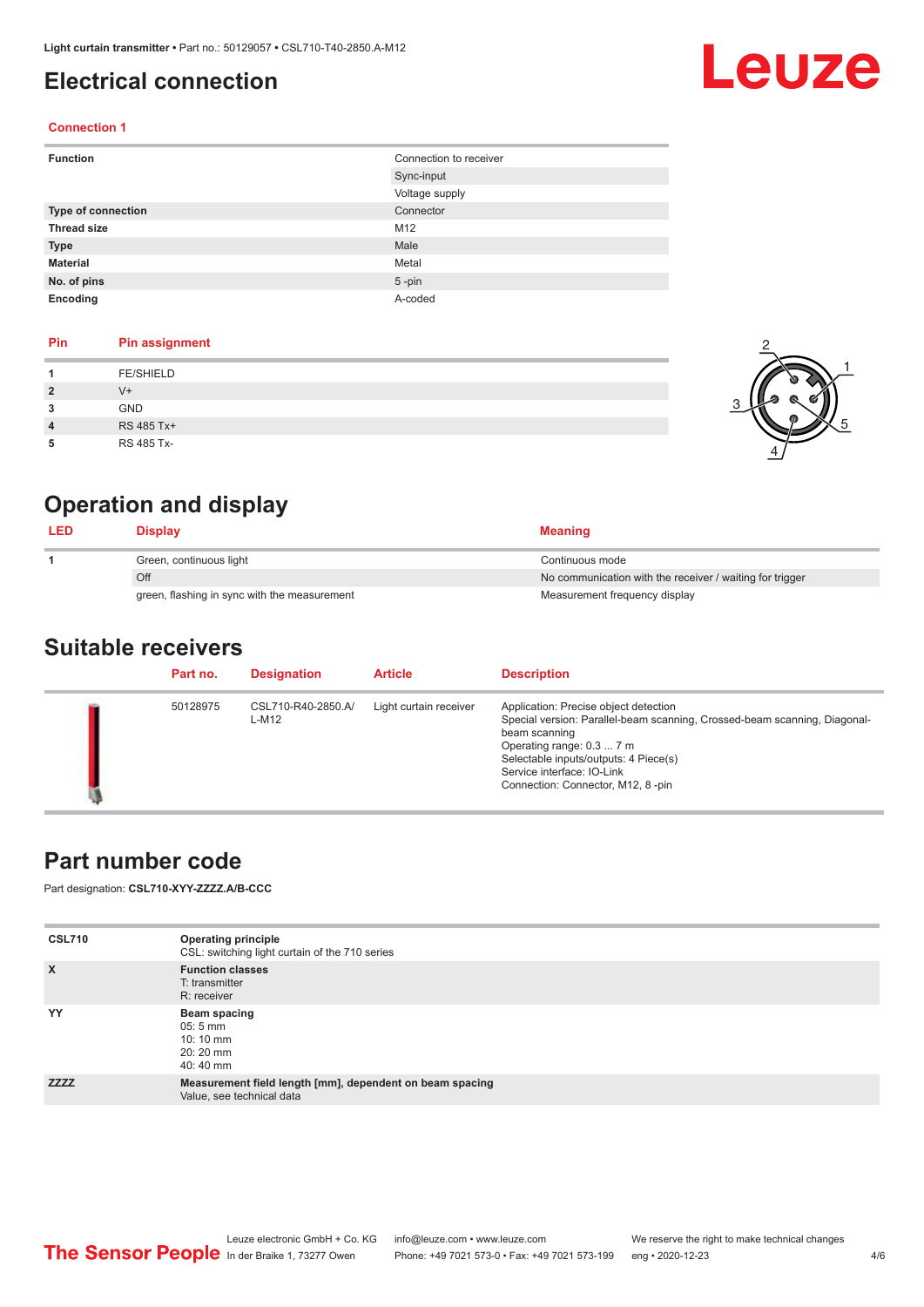## <span id="page-4-0"></span>**Part number code**



| A          | Equipment<br>A: connector outlet, axial                                                           |
|------------|---------------------------------------------------------------------------------------------------|
| B          | Interface<br>L: IO-Link                                                                           |
| <b>CCC</b> | <b>Electrical connection</b><br>M12: M12 connector                                                |
|            | <b>Note</b>                                                                                       |
|            | Vector A list with all available device types can be found on the Leuze website at www.leuze.com. |

## **Notes**

| <b>Observe intended use!</b>                                                                                                                                                                                                     |
|----------------------------------------------------------------------------------------------------------------------------------------------------------------------------------------------------------------------------------|
| $\%$ This product is not a safety sensor and is not intended as personnel protection.<br>$\&$ The product may only be put into operation by competent persons.<br>$\%$ Only use the product in accordance with its intended use. |

ª These proximity switches shall be used with UL Listed Cable assemblies rated 30V, 0.5A min, in the field installation, or equivalent (categories: CYJV/

ª For UL applications, use is only permitted in Class 2 circuits in accordance with the NEC (National Electric Code).

**For UL applications:**

CYJV7 or PVVA/PVVA7)

**Accessories**

## Connection technology - Interconnection cables

|   |   | Part no. | <b>Designation</b>                     | <b>Article</b>        | <b>Description</b>                                                                                                                                                                                                                                    |
|---|---|----------|----------------------------------------|-----------------------|-------------------------------------------------------------------------------------------------------------------------------------------------------------------------------------------------------------------------------------------------------|
| ▩ | 國 | 50129781 | <b>KDS DN-M12-5A-</b><br>M12-5A-P3-050 | Interconnection cable | Suitable for interface: IO-Link, DeviceNet, CANopen<br>Connection 1: Connector, M12, Axial, Female, A-coded, 5-pin<br>Connection 2: Connector, M12, Axial, Male, A-coded, 5-pin<br>Shielded: Yes<br>Cable length: 5,000 mm<br>Sheathing material: PUR |

## Mounting technology - Swivel mounts

|    | Part no. | <b>Designation</b> | <b>Article</b>       | <b>Description</b>                                                                                                                                          |
|----|----------|--------------------|----------------------|-------------------------------------------------------------------------------------------------------------------------------------------------------------|
| Ø. | 429046   | <b>BT-2R1</b>      | Mounting bracket set | Fastening, at system: Through-hole mounting<br>Mounting bracket, at device: Clampable<br>Type of mounting device: Turning, 360°<br>Material: Metal, Plastic |